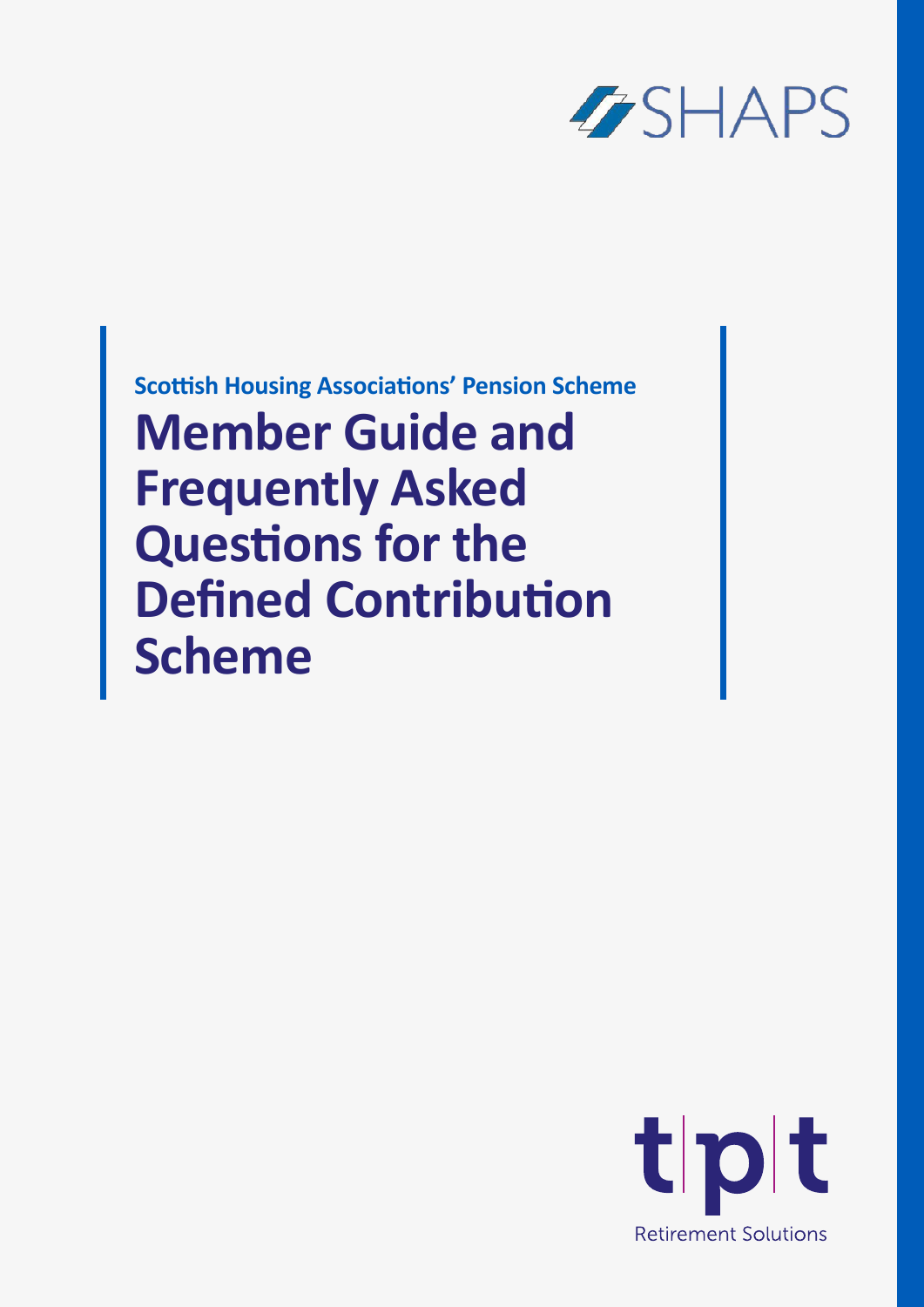## **Welcome to TPT Retirement Solutions**

TPT Retirement Solutions (formerly The Pensions Trust) is one of the leading workplace pension providers in the UK. We have no shareholders and are run purely for the benefit of our members. By offering a range of trust-based products with a reliable and comprehensive service, we cater for a variety of customers and their requirements.

Your pension scheme sits within a Master Trust which comprises of 49 separate schemes, serving c.350,000 members. Working in this way, our combined size and strength with c.£12 billion of assets under management, enables us to achieve economies of scale, the benefits of which we pass on to our customers. Each scheme has its own separate section, ensuring its assets and liabilities are ring-fenced.

We have been included in The Pension Regulator's list of pension schemes that have Master Trust Assurance. We have also been awarded the Pensions Quality Mark 'Ready' status.

You can find out more information on TPT at **[www.tpt.org.uk](http://www.tpt.org.uk )**

The purpose of this guide is to provide general guidance on your pension scheme. This is not a complete or authoritative statement on the formal Rules of the Scheme and you can download the Scheme Rules by visiting **[www.tpt.org.uk/about-us/trust-deed-rules](http://www.tpt.org.uk/about-us/trust-deed-rules )** 

This guide is for all members and prospective members, it replaces previous scheme booklets, announcements and leaflets.

September 2020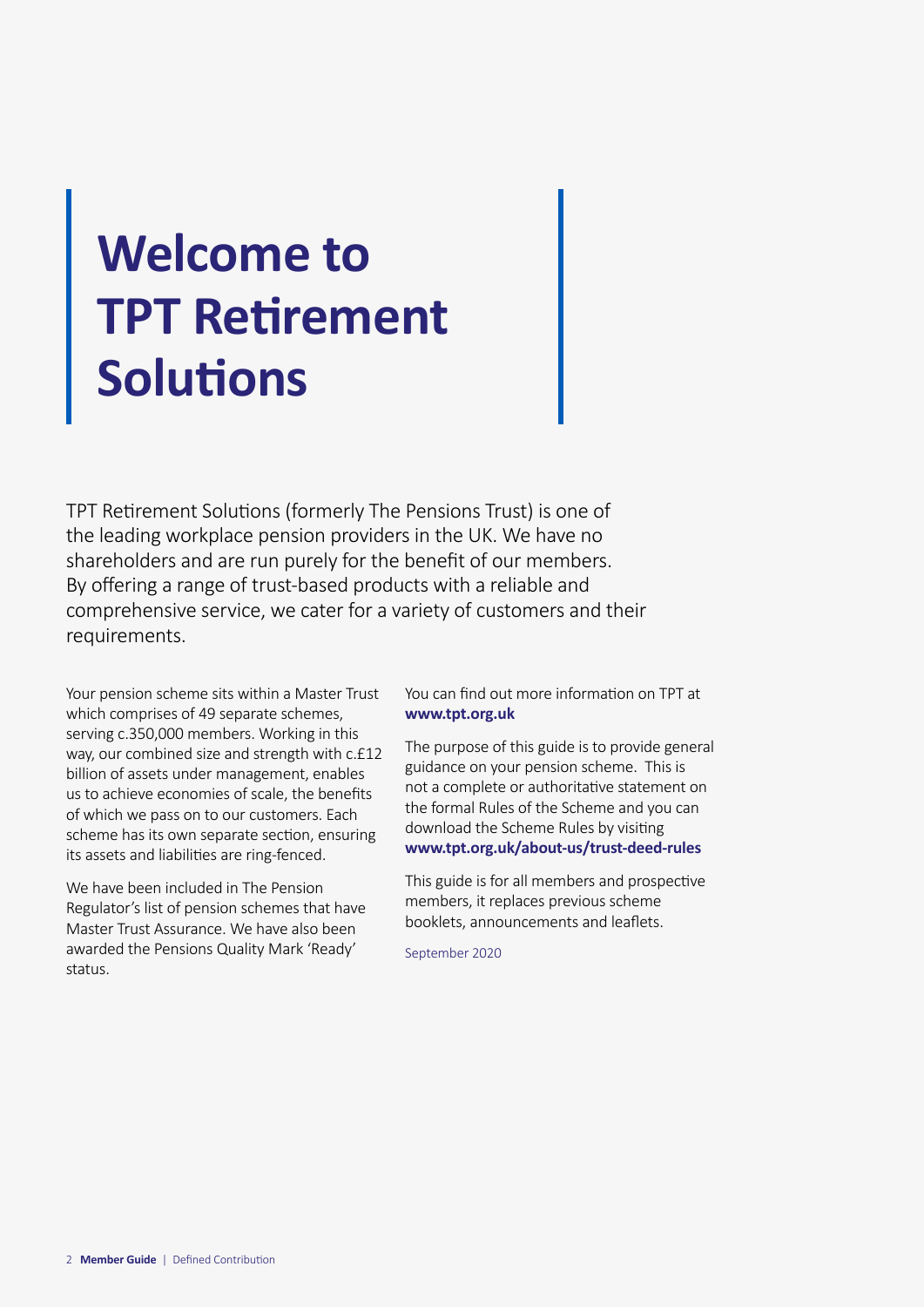# **Contents**

| About your pension                                                              | 4  |
|---------------------------------------------------------------------------------|----|
| How your Defined Contribution Scheme works                                      | 4  |
| About your pension: Other benefits<br>Life cover<br>Ill-health<br>State pension |    |
| What if your circumstances change?                                              | 8  |
| Your investments                                                                | 11 |
| What does it cost me?                                                           | 13 |
| What happens at retirement?                                                     | 14 |
| Complaints                                                                      | 15 |
| Frequently Asked Questions                                                      | 16 |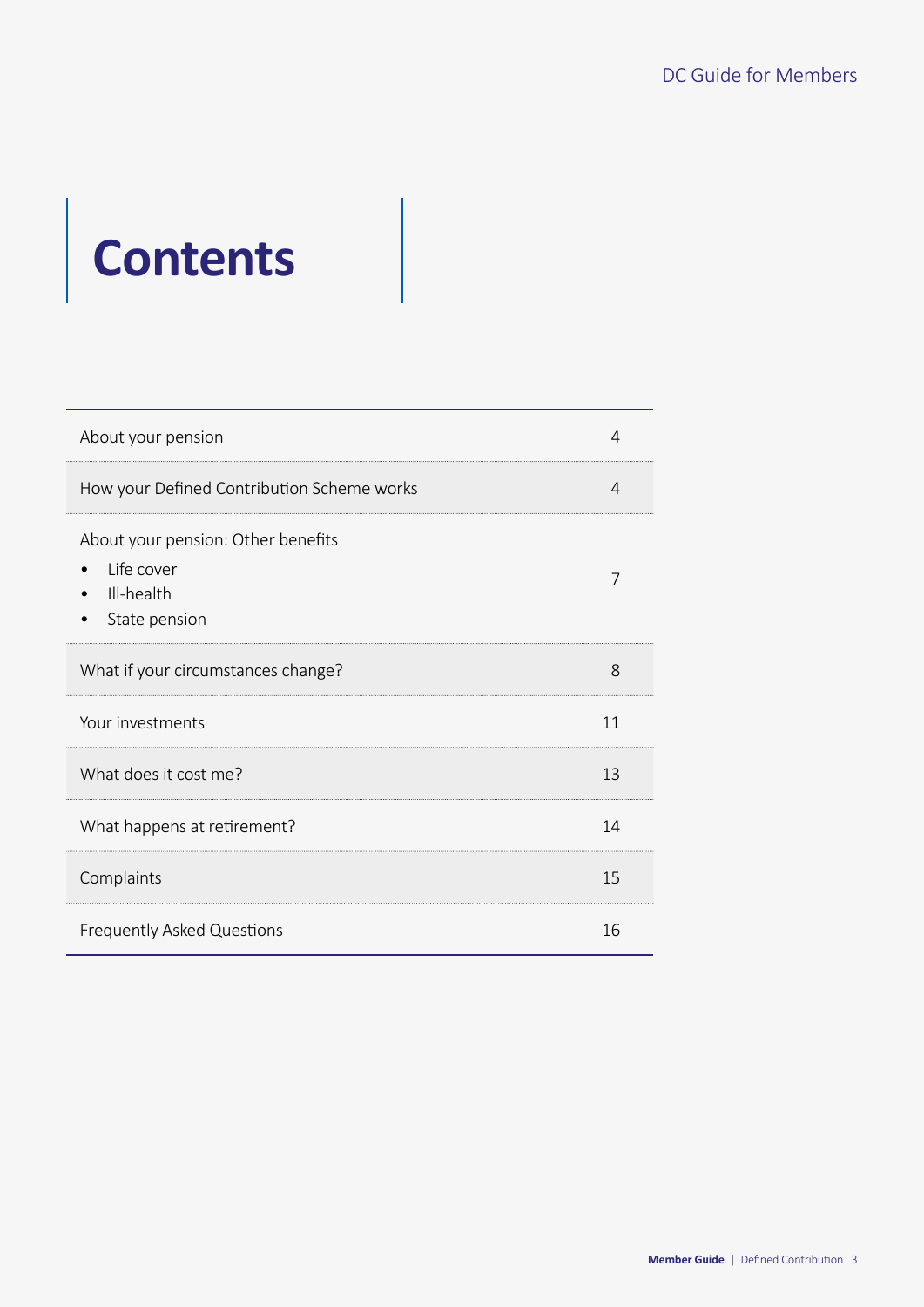### **About your pension**

The Scottish Housing Association Pension Scheme Defined Contribution (SHAPS DC) is a registered Occupational Defined Contribution Pension Scheme and is referred to as "the Scheme" throughout this booklet.

In a defined contribution scheme, the benefits you get when you retire are related to the contributions you and your employer have made to your pension scheme and the value of the pension fund you have built up over your life time.

More information about SHAPS DC can be found on our website **[www.shapsdc.org.uk](http://www.shapsdc.org.uk)**

SHAPS DC is part of The Pensions Trust Scheme and is governed by the Scheme Rules and held in Trust by Verity Trustees Limited.

### **How your Defined Contribution Scheme works**



puts in

#### **Your options at retirement – choose one option or a combination of options**

- 1 **|** 25% tax free lump sum
- 2 **|** A guaranteed income for life (Annuity)
- 3 **|** Take lump sums from your pot as and when you want, leaving the balance invested
- 4 **|** Take it all as cash in one go (after the tax free lump sum, remainder is subject to income tax)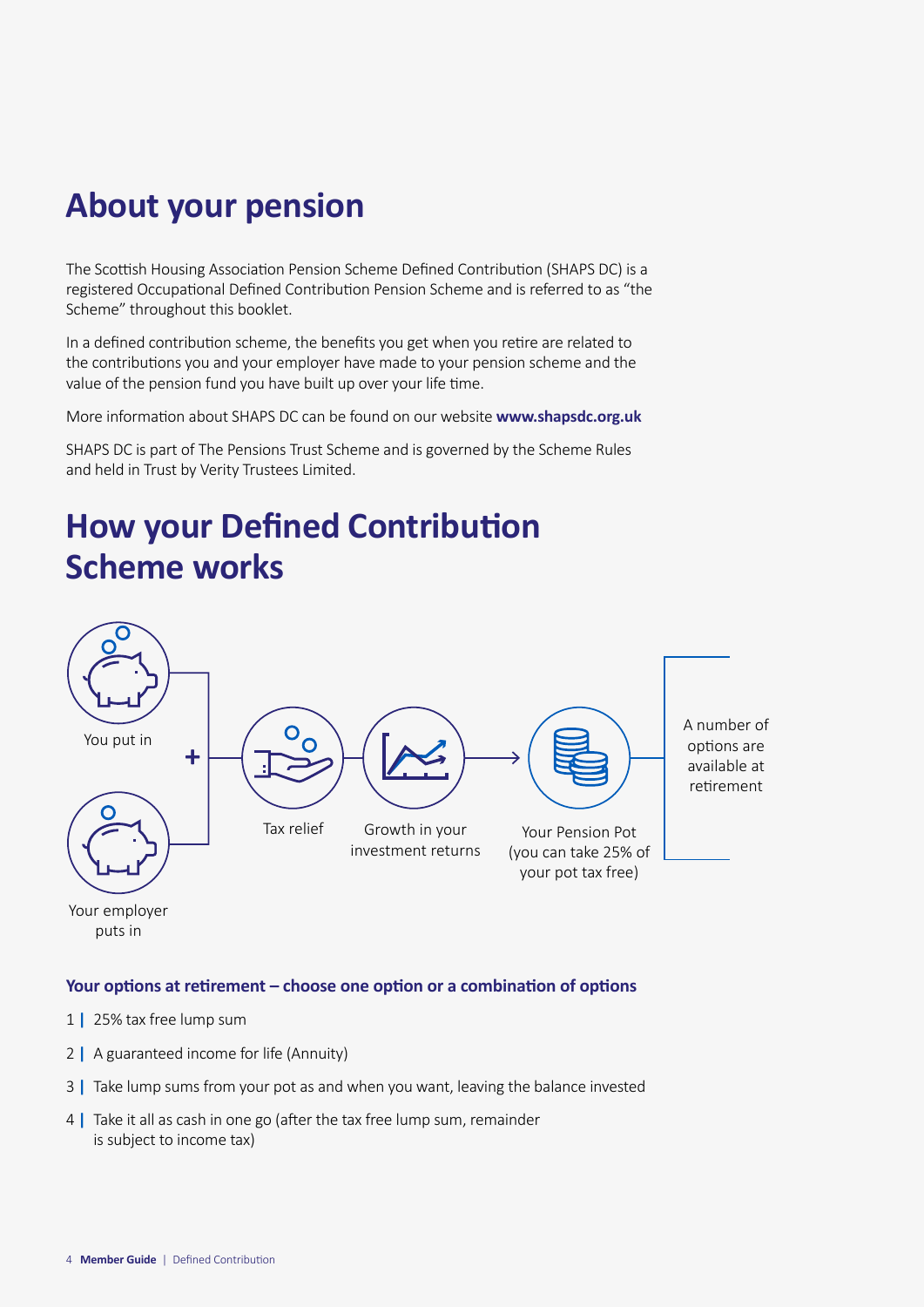### **Saving for the future**

The main benefit of having a workplace pension is that not only do you contribute to your retirement fund – your **employer** does too.

Your contributions may also receive tax relief. So for a basic rate tax-payer, every £10 you contribute only costs you £8 as £2 is tax relief.

Contributions are deducted from your gross pay (before any tax is deducted) by your employer. This is known as a Net Pay arrangement. If you do not pay income tax, you will be unable to benefit from this tax relief.

### **Without a pension** £10 from your gross salary Income tax £2 deduction You get paid £8 £10 from your gross salary No tax deducted £10 goes into your retirement saving **With a pension**

Your employer may have set minimum requirements for contributions, but you can choose to save more than this, should you wish. However, these may not be lower than the minimum contributions set by the government, which are listed below and which apply whether or not you were auto-enrolled into the scheme

|                      | Employer minimum<br>contribution | Total (employer + employee)<br>minimum contribution |
|----------------------|----------------------------------|-----------------------------------------------------|
| Until 31 March 2019  | 2%                               | 5%                                                  |
| 1 April 2019 onwards | 3%                               |                                                     |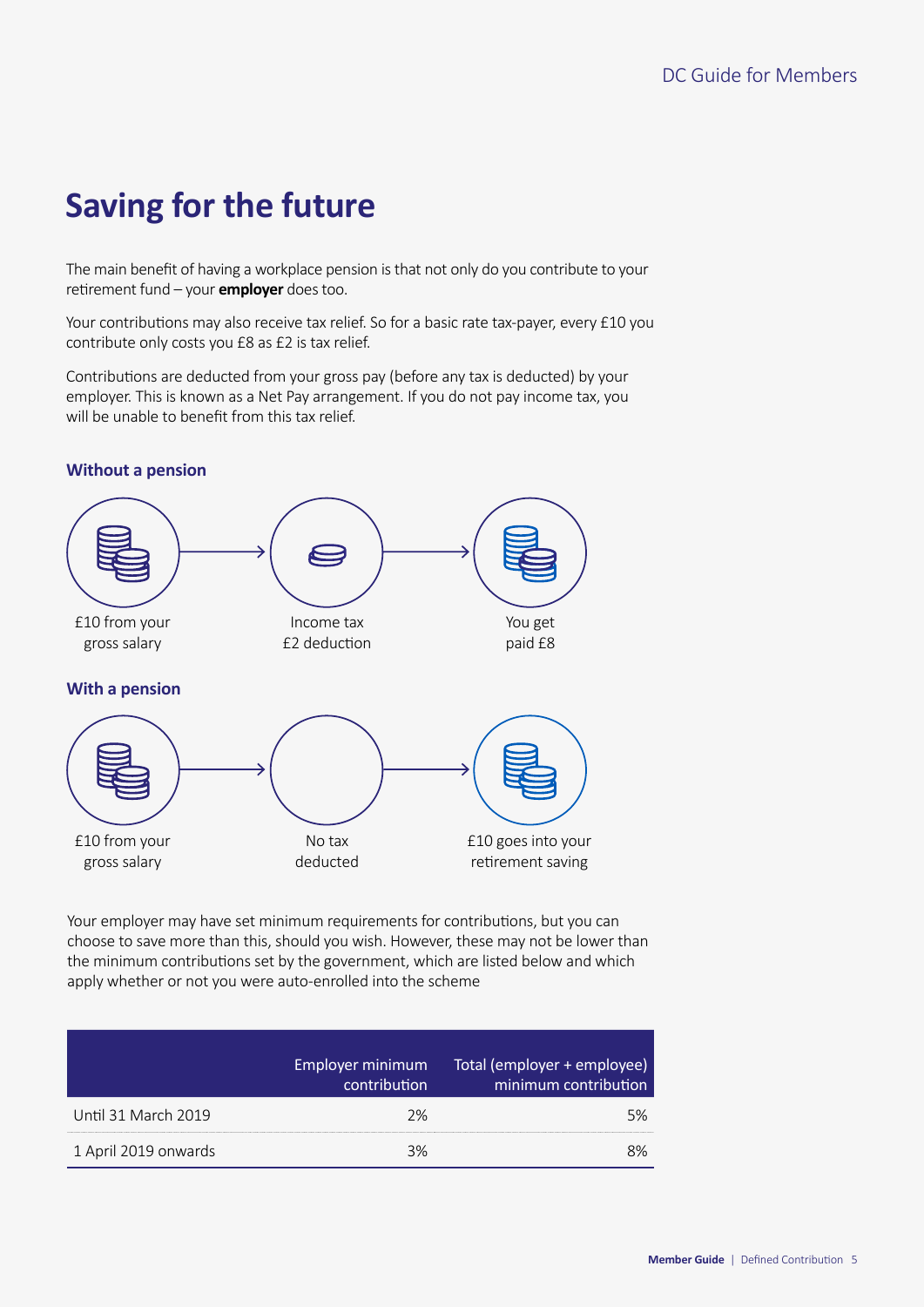Annual Allowance is the amount by which the value of your pension benefits may usually increase in a single tax year without you having to pay a tax charge.  $(2020/21 -$  this is generally £40,000 but if you are drawing a pension, or if you are a higher earner, this amount will be reduced). This is reviewed every year and details can be found at **www.gov.uk/tax-onyour-private-pension/annual-allowance**

Please inform your employer if you think your contributions will exceed the Annual Allowance or if you think you need more information on the reduced annual allowance.

#### **Investing your money**

Your pension savings are invested in a fund of your choice until you retire. For more information on the choices you have around your investments, please see "Your investments" on page 11.

#### **Options available at retirement**

You now have greater choice over how you access your pension savings because of changes to legislation that came into effect in April 2015.

Six months before your Target Retirement Age (TRA), we will contact you with a retirement pack, setting out the retirement options available to you.

You can take the benefits from your Scheme at any time after the age of 55; however we set your default TRA, which currently is 65, but you can change this at any time before your TRA.

You have several options available to you at retirement and can find out more on the options you have by visiting **www.tpt.org.uk/at-retirement**

You can also use our pension calculator, which will provide you with an estimate of your income at retirement by visiting **www.tpt.org.uk/calculator-dc** or log in to your **Retirement Savings Account** account by visiting

**www.tpt.org.uk/login**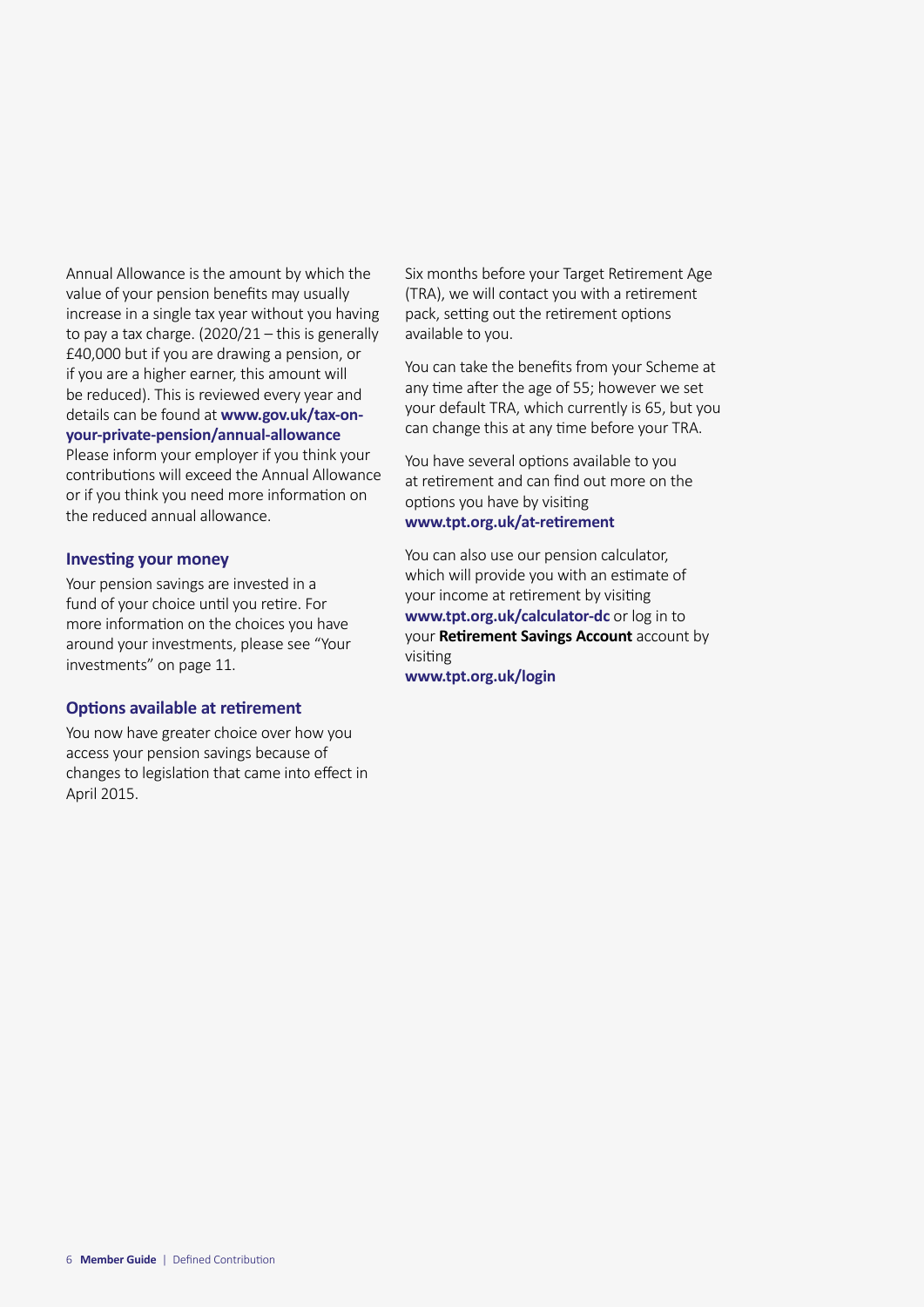### **About your pension: Other benefits**

Planning for your future has other benefits. On top of a scheme pension fund you are also entitled to:

#### **Life cover**

Life cover is not a standard benefit of the Scheme, but your employer may have chosen to provide cover for all of its members. The costs of life cover will be paid by your employer in addition to the employer's pension contribution.

Having life cover means that if you were to die while still working and saving for your pension your dependants would receive a sum of money.

To make sure the money from your life cover can go to the right people you must complete a Nomination Form. You can complete this in a number of ways:

- through your Retirement Savings Account account, by visiting **[www.tpt.org.uk/login](http://www.tpt.org.uk/login)**
- downloading a form from our resource library on the SHAPS DC website **[www.shapsdc.org.uk](http://www.shapsdc.org.uk)**
- or by contacting Pensions Administration Enquiries on **[TPTenquiries@mercer.com](mailto:TPTenquiries@jltgroup.com)** or **0345 072 6780**

#### **Ill-health**

As a member you may also be eligible to have your pension paid early on health grounds. This means that if there were satisfactory medical evidence that you have become too ill to work, you may be able to use your pension fund to retire at any age.

In the case of serious ill health, all of your pension benefits in the arrangement can be commuted and paid as a one-off serious ill health lump sum. However, you would need to meet the criteria set by HM Revenue and Customs.

#### **State Pension**

State benefits are payable from your State Pension age which will not necessarily be the same as your retirement age under the Scheme.

State benefits changed on 6 April 2016. To find out more information on your State pension visit **www.gov.uk/state-pension**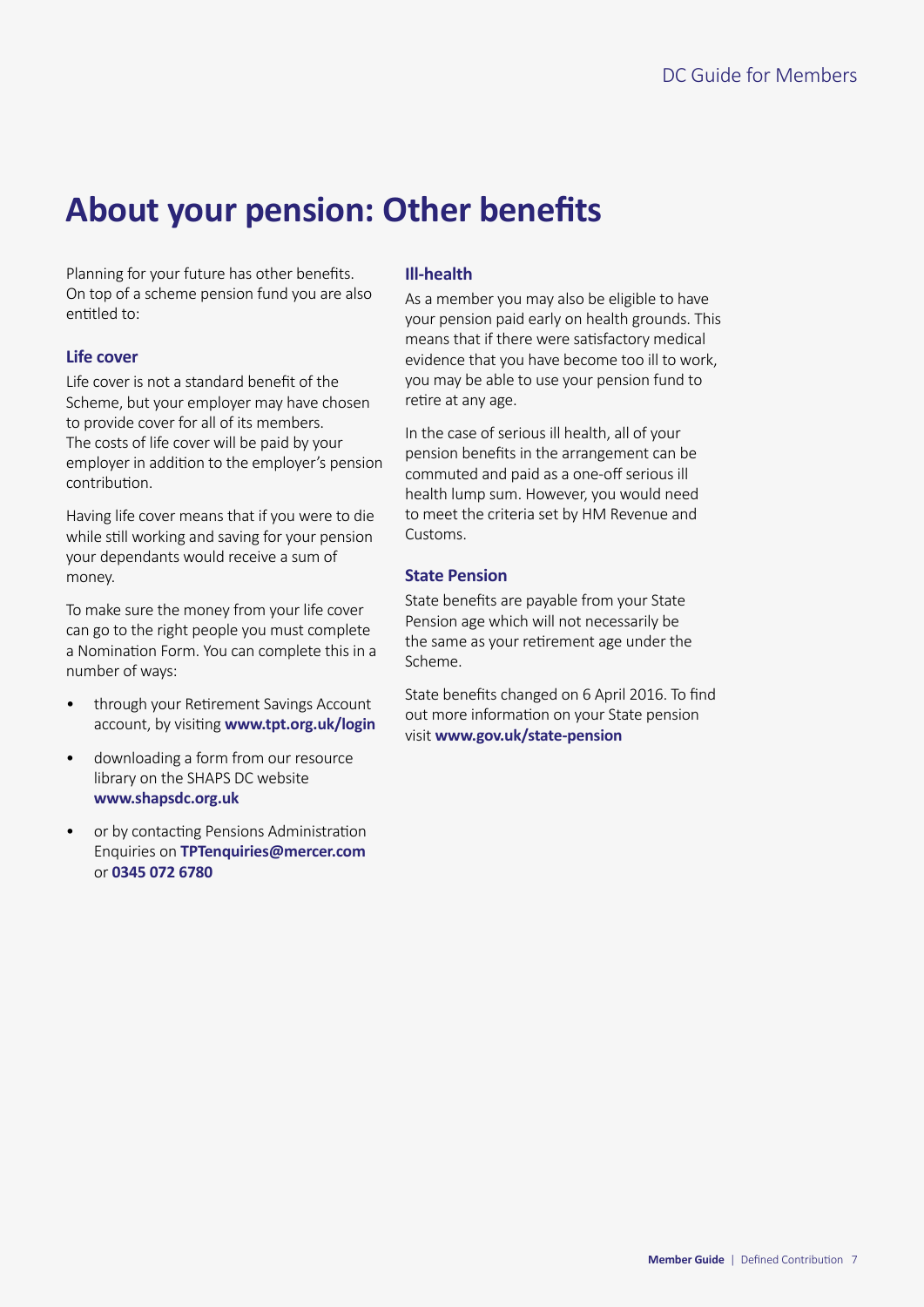### **What if your circumstances change?**

Your membership may last for a long time and everyone's circumstances change at some point. Saving for the future is flexible so, if your circumstances or plans for the future change, so can your savings strategy.

You may have an online account, through our **Retirement Savings Account** service where you can update personal information, check your fund value and much more. You can log in or activate your account, (if you haven't done so already) by visiting **[www.tpt.org.uk/login](http://www.tpt.org.uk/login  )** 

Each year you'll receive a Benefit Statement from the Scheme that will provide you with the current value of your pension fund.

#### **You take a break from working**

If you take a break or are absent from work due to ill-health and are still getting paid by your employer, then you can continue to save.

You might take time away from work for reasons like maternity or paternity leave. You can stop and start contributions at any time and anything you have already saved remains invested.

For maternity leave, specific rules apply around the contributions you pay.

Please confirm any arrangement with your employer. To find out more visit **[www.tpt.org.uk/ask-a-question](http://www.tpt.org.uk/ask-a-question)**

#### **You change employers or decide to leave the scheme**

If you leave your employer you cannot continue to contribute to the Scheme. You may also simply decide to leave the Scheme whilst in employment. There are several options available to you and these options depend on how long you have been a member of the Scheme.

There is no specific notice period required by the Trustee for a member to leave the Scheme. Your notice period will be agreed between you and your employer, however you should note that it may take up to one month for your employer to let us know that you have left the Scheme.

#### You've been in the Scheme for more than 30 days

- You can leave your savings invested (become a deferred member) – this means your savings remain in the same place until you retire.
- When you have become a deferred member your funds will continue to be invested in the Scheme until you retire, or decide to transfer the value of the whole fund to another registered pension arrangement.

#### You've been in the Scheme less than 30 days and were auto-enrolled by your employer

- If you opt out of the Scheme within 30 days after your employer has automatically enrolled you, then you are treated as not having ever joined. Any contributions already deducted from your pay will be returned to you by your employer subject to the relevant tax deductions. This does not include any employer contributions.
- You should also be aware that if you continue to be employed, your employer will be required to re-enrol you into the Scheme upon the third anniversary of your employer's staging date and every three years thereafter. If you are re-enrolled then you will have the option to opt out again.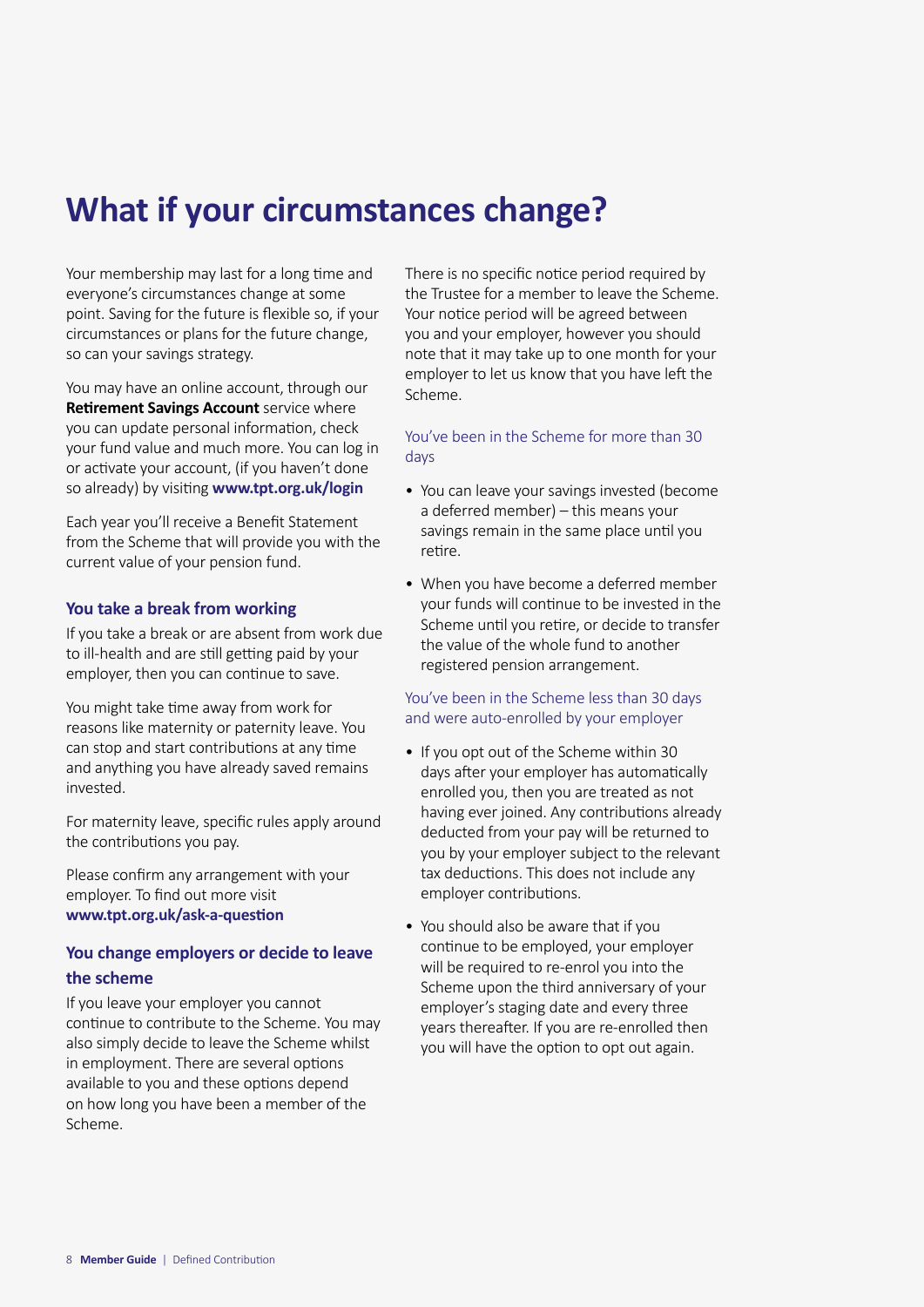You've been in the Scheme less than 30 days but were not auto-enrolled by your employer

• You will receive a refund of your contributions – the refund is the value of your contributions, less tax. You will not receive a refund of the employer's contributions. If you joined the scheme through a salary sacrifice arrangement, the refund will be zero.

To find out more visit **www.tpt.org.uk/faqs**  and search for 'leaving the scheme' or speak to TPT on **0345 072 6780**.

#### **You have other pension arrangements – transfers in**

If you have other retirement savings then you may be able to arrange for these savings to be transferred in so that you have all your pension savings in one place.

In certain circumstances, where you have opted to take a transfer in to the Scheme, you might not be able to obtain a refund of your contributions and your benefits will remain in the scheme and continue to be invested until you retire, unless you decide to transfer the whole fund to another registered pension arrangement.

To find out more visit **www.tpt.org.uk/faqs** and search for 'transfer previous pension' or speak to TPT on **0345 072 6780**.

#### **Nominating your beneficiaries**

If you die before taking your scheme benefits, the value of your savings will be paid to one or more of your beneficiaries (normally tax free).

You can nominate who you would like the Trustees to consider paying your savings to and there is no limit to the number of persons or organisations you can nominate. The Trustees are not bound to comply with your nomination but will use their reasonable endeavours to do so.

You can let us know who your beneficiaries are in a number of ways:

Through your Retirement Savings Account, by visiting **www.tpt.org.uk/login**

Downloading a form from the resource library on our website **[www.tpt.org.uk](http://www.tpt.org.uk)**

Contacting us on **[TPTenquiries@mercer.com](mailto:TPTenquiries@jltgroup.com)** or **0345 072 6780**

#### **Do you have further questions?**

If you have other questions that have not been covered here then visit **www.tpt.org.uk** where you can find our frequently asked questions and our 'Pensions Explained' section.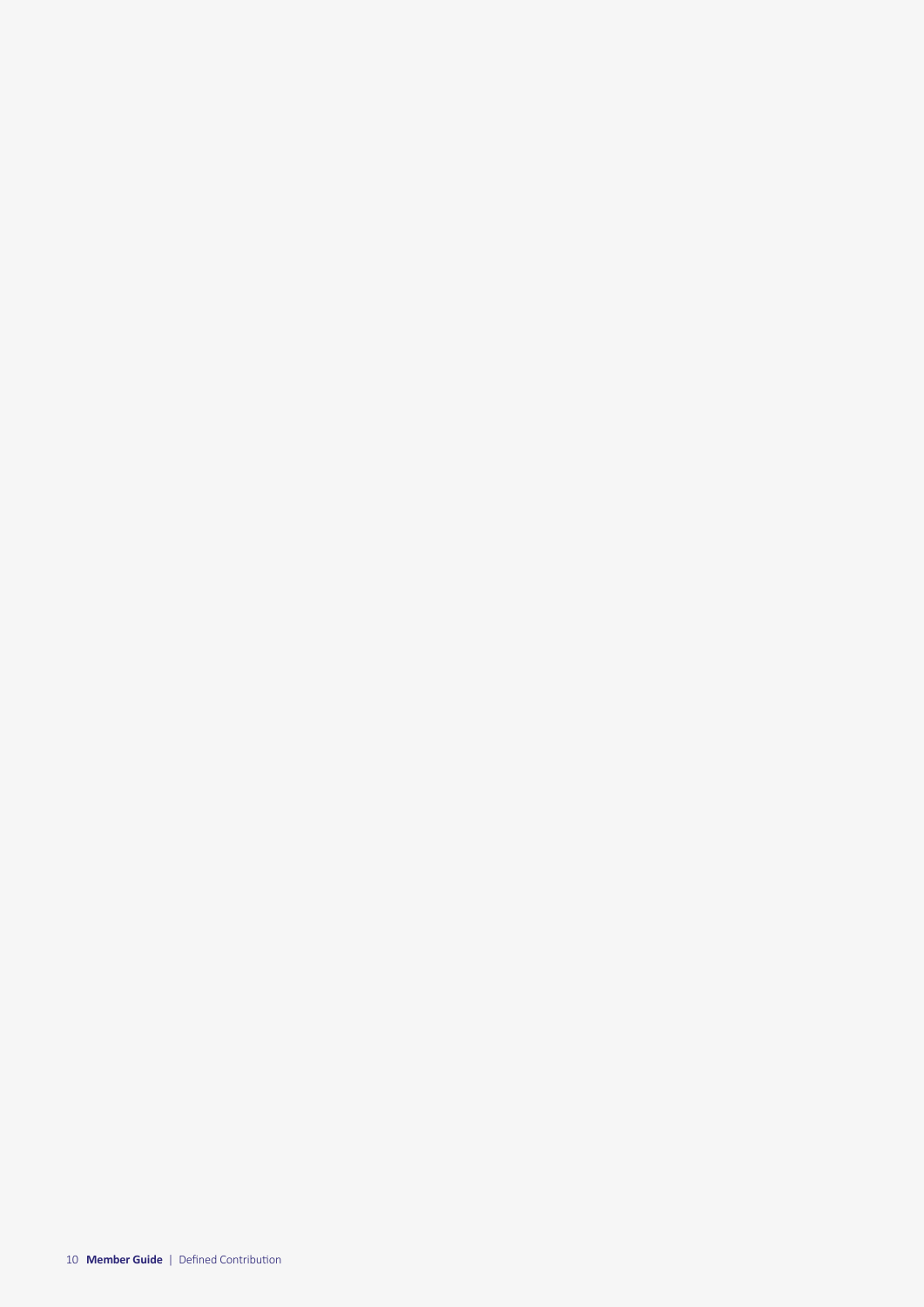### **Your investments**

We will invest your pension savings into the default Target Date Fund, or you may choose to opt for one of the self-select funds.

#### **Your default option: Target Date Funds**

Target Date Funds (TDFs) are suitable for anyone who does not want to make their own investment decisions. You can be confident that your savings are being looked after by an experienced investment manager with the aim of providing you with the highest possible retirement benefit whilst managing risk.

With a TDF, your pension savings are invested for you in a mix of investment types depending on when you intend to retire. The Fund will gradually move from more 'adventurous' investments, through 'balanced' to more 'cautious' investments as it gets nearer to the planned retirement years.

Adventurous investments mean investments, like company shares, which are expected to make bigger returns over the longer-term than more cautious investments (and consequently their value can fall and rise significantly in the short-term). These adventurous investments can help you achieve the highest possible pension income at a time when there are many years left over in which they can recover any possible losses.

As you approach your planned retirement years, the mix of investments will become more balanced as they move towards a more cautious approach. The cautious investments will be cash and 'gilts' (UK government bonds). The investment returns will probably be less than shares over the long run but may help protect your savings as you get nearer to retirement.

Further details on target date funds visit **www.tpt.org.uk/investments/dc-fundfactsheets**

#### **Self Select Funds**

There are a number of other fund options available, and you can find more details by downloading our Fund Factsheets here: **www.tpt.org.uk/investments/dc-fundfactsheets**

#### Ethical TDF Post 99 – Target Date Funds

Ethical Target Date Funds invest in equity funds, which track the FTSE4Good Indices, and UK government bonds (Gilts).

#### Socially Responsible Investment (SRI) Fund

The SRI Fund provides a means for ethically aware members to invest in companies that meet recognised corporate responsibility standards.

#### Global Equity Fund

The Global Equity Fund aims to provide a diversified exposure to UK and overseas equity markets by maintaining a fixed 30% / 70% weighting between UK and overseas assets.

#### Diversified Growth Fund (DGF)

The DGF aims to achieve a positive total return in all market conditions over a rolling 3 year period.

#### Property Fund

The Property Fund invests in UK freehold and leasehold property.

#### Bond Fund

The Bond Fund invests in assets that typically reflect a pension annuity which is not index linked.

#### Index-Linked Gilts Fund

The Index-Linked Gilts Fund aims to track the performance of the FTSE A Index-Linked (Over 5 Year) Index of UK government bonds (known as Gilts).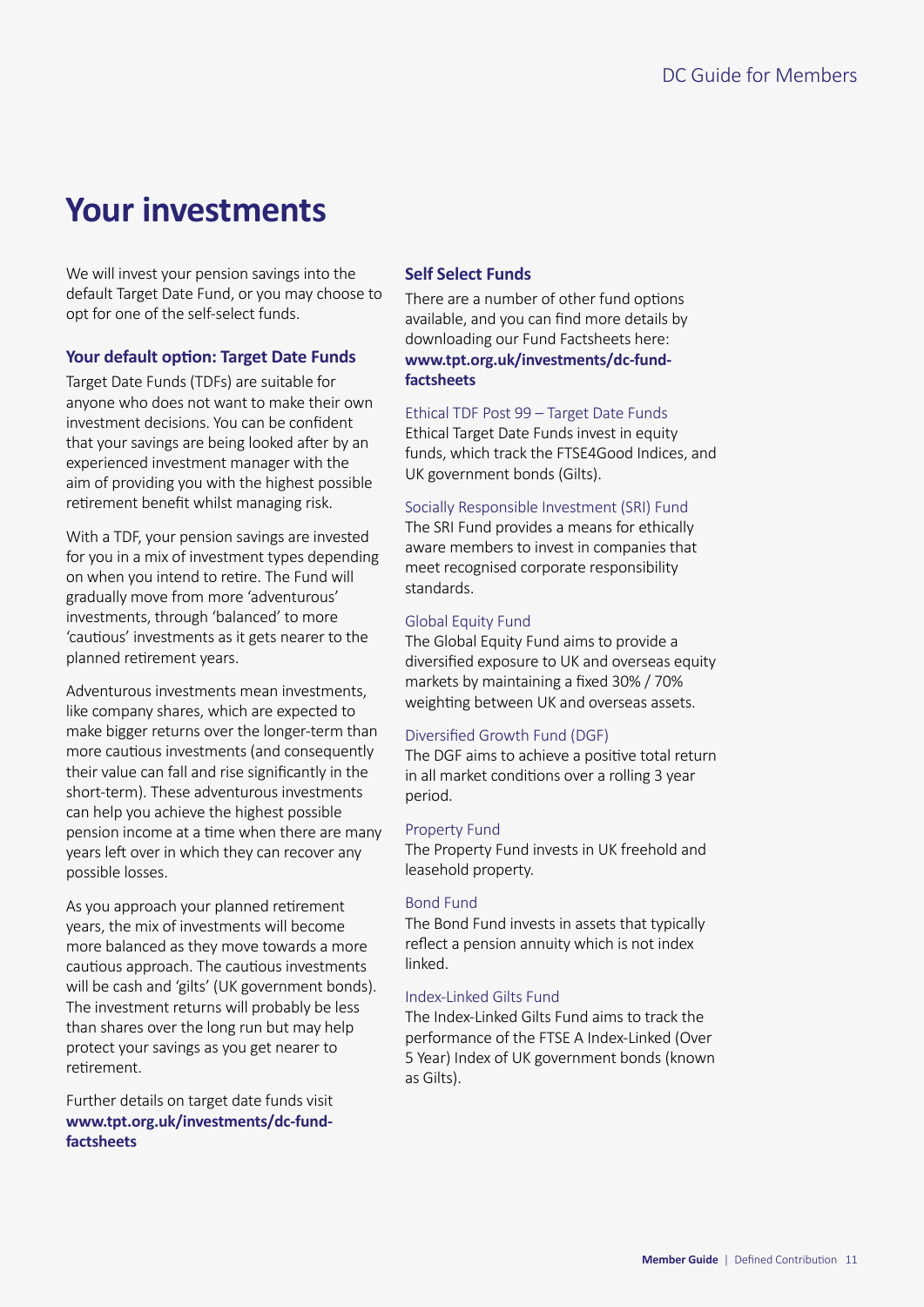#### Cash Fund

The Cash Fund has the objective of providing capital stability and liquidity, but the capital value is not guaranteed. It is intended to provide a temporary home for funds over a short term.

Please note all of these funds can go down as well as up and past performance is not a guarantee of future performance.

Before making any investment selections, please carefully read the relevant Fund Fact Sheet, which you can download on our website

**www.tpt.org.uk/investments/dc-fund-factsheets**

You can change your Fund selection at any time by logging onto your **Retirement Savings Account** by visiting **www.tpt.org.uk/login**

12 **Member Guide** | Defined Contribution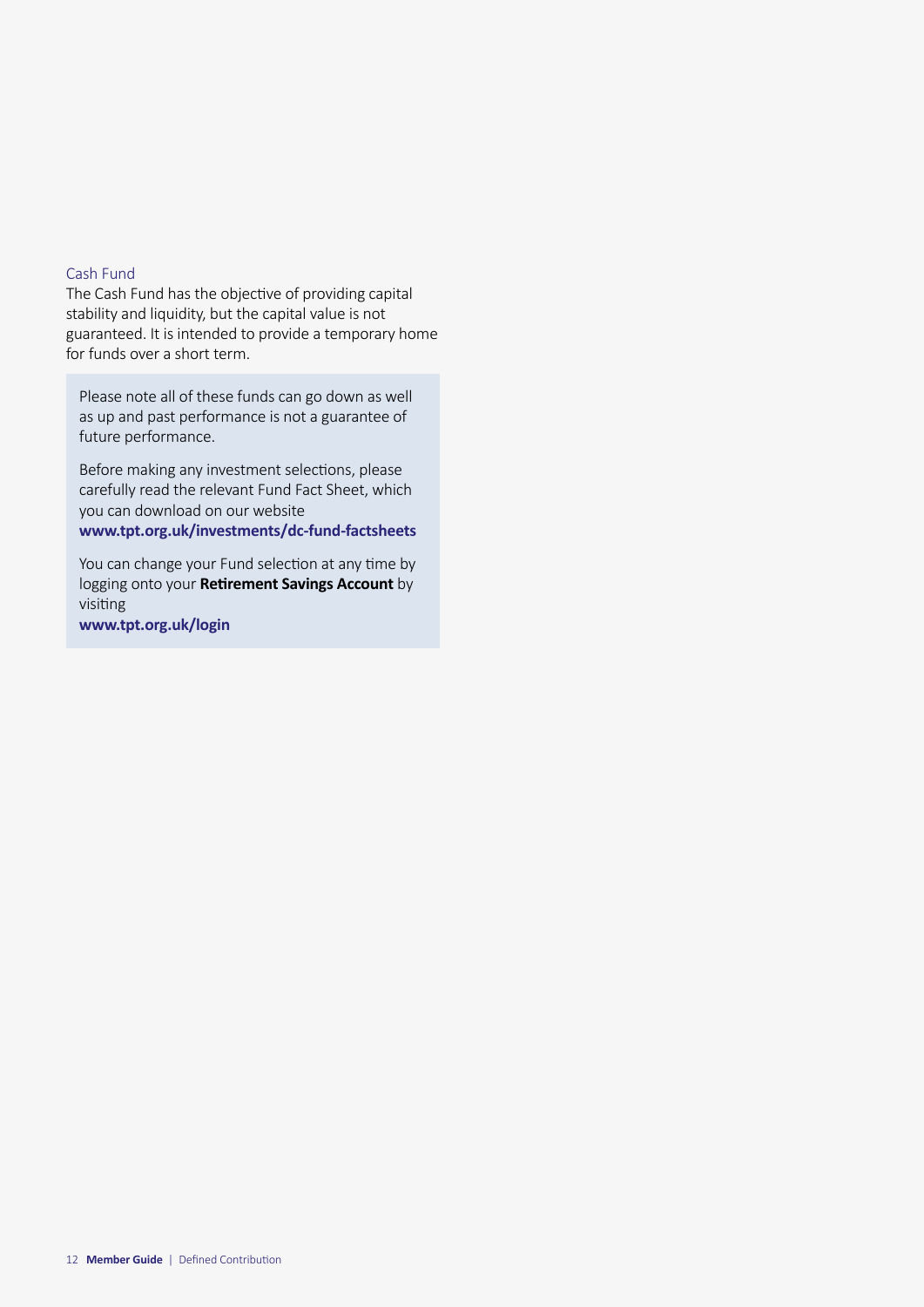### **What does it cost me?**

#### **If you are invested in the default option of a Target Date Fund**

An Annual Management Charge of **0.5%** will be deducted from your fund while it remains invested in the Scheme. Other fund expenses also apply up to a maximum of **0.03%** a year.

The total charges deducted from your fund may be up to **0.53%** each year. Transaction costs may also apply.

This means for every **£100** in your account up to **53p** from your savings pot will be payable to the scheme each year.

#### **If you decide to invest in one of the following self select funds**

- Socially Responsible Investment Fund
- Global Equity Fund
- Bond Fund
- Index Linked Gilts Fund

The Annual Management Charge and other fund expenses are **0.45%** (**45p** in every **£100**).

#### **If you are invested in:**

- Ethical TDF the total charges, including the Annual Management Charge and other fund expenses, are up to **0.75%** (**75p** in every **£100**)
- Property Fund the total charges, including the Annual Management Charge and other fund expenses, are up to **1.02%** (**£1.02** in every **£100**).
- In addition there is a Property Expense Ratio charge of 0.4%, for the cost associated with the management and operation of the physical properties in the portfolio.
- Cash Fund the total charges, including the Annual Management Charge and other fund expenses, are up to **0.45%** (**45p** in every **£100**)
- Diversified Growth Fund the total charges, including the Annual Management Charge and other fund expenses, are up to **0.52%** (**52p** in every **£100**)

The fund value that you are quoted (for example on your benefit statement or by visiting your online **Retirement Savings Account** account) will take into account any fees charged. For more information visit **www. tpt.org.uk/investments/dc-fund-factsheets**

Transaction charges may also be payable in addition to those detailed, for example broker commission, stamp duty or the cost of buying and selling investments. These charges vary depending on a variety of factors including, the amount of money being switched on any one day.

Further details of the charges deducted from your fund are available on request, please contact TPT on **0345 072 6780**.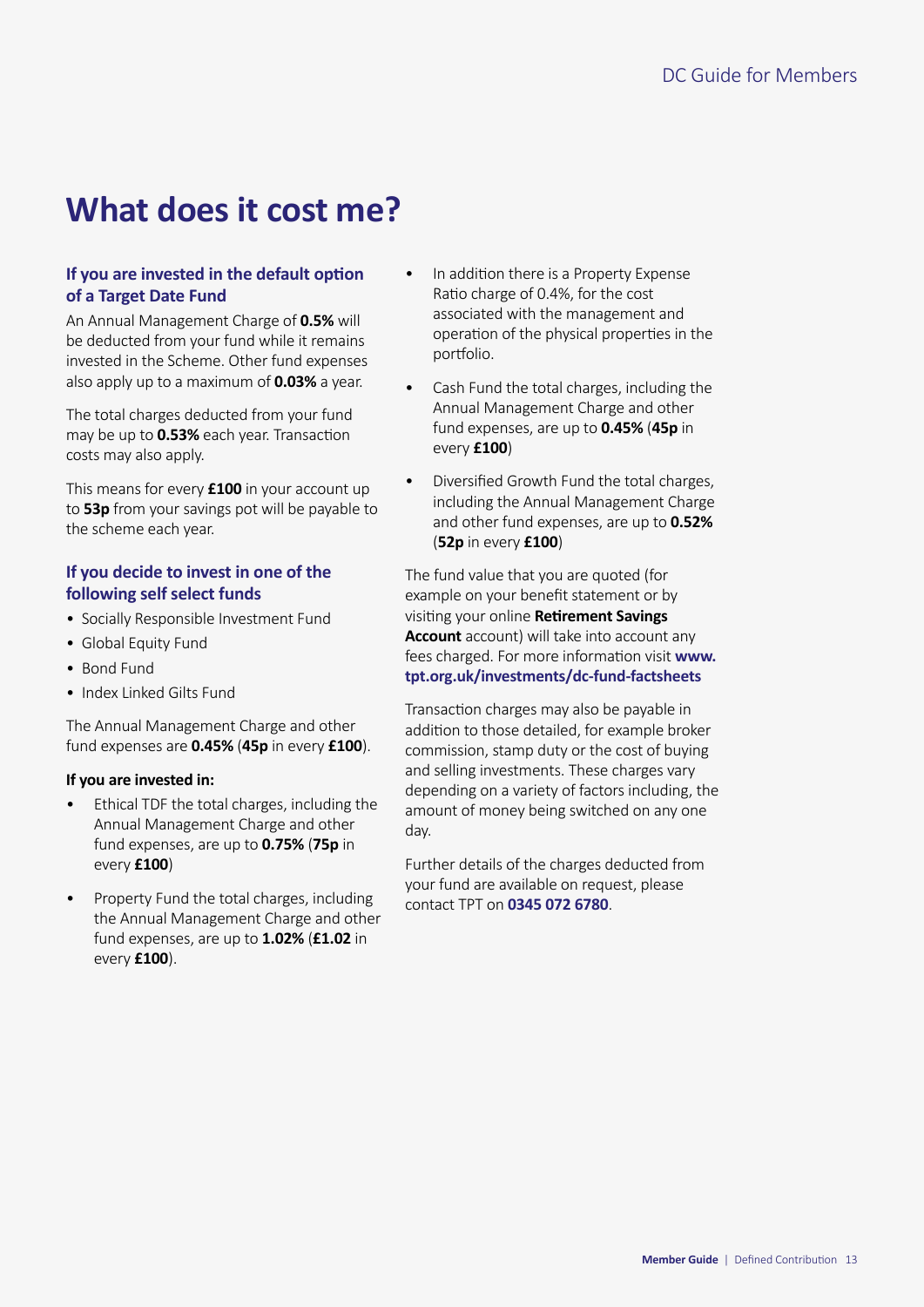### **What happens at retirement?**

#### **When can I retire?**

The Target Retirement Age (TRA) of the Scheme is 65. When you join the Scheme, you may select your own TRA (aged 55 or over). Your TRA does not have to tie in with your contract of employment and you can take benefits at any age from 55 if you want to.

Please note that if you take benefits from your retirement fund but continue to remain employed, you will need to be assessed against the auto-enrolment criteria at your employer's re-enrolment date. And, if assessed as an eligible worker you must be re-enrolled into the Scheme. You can then choose to opt out if you so wish, after you have been re-enrolled.

#### **What are my options?**

From 6 April 2015, members aged 55 and over have greater choice over how they access their pension savings. The options available are;

- 1. You could exchange your whole pension fund for a single lump sum – any amount over the tax free cash allowance (25%) will be subject to income tax at the marginal rate.
- 2. You might prefer to purchase an annuity through TPT's selected annuity provider, or using your own Independent Financial Adviser. If you wanted to, you could use some of your pension fund to take a tax free cash sum before buying an annuity (up to 25% of the fund value).
- 3. Or, you could utilise income drawdown through TPT's selected provider, or using your own Independent Financial Adviser. Our members can access income drawdown on an advised basis. TPT was able to negotiate favourable terms for its members for this service.
- 4. You could consider other flexible retirement options, such as a series of lump sum payments. Each lump sum usually being 25% tax free and the remainder taxable at marginal rates. You will need to access these

options through your own independent financial adviser.

If you're over State Pension age, you will also receive a State Pension. You can find out about your State Pension by visiting **www.gov.uk/state-pension**. Remember, if you have saved for your future in other pension schemes you may also get an income from these.

#### **Get free help and guidance**

The government's **Money and Pensions Service** provides free and impartial money advice, tools and calculators for financial planning. The guidance it can provide online or over the phone includes information about your pension options, how to make the best use of your pension savings, the tax implications of different options and tips on getting the best deal.

Call **0800 011 3797** or visit **www.moneyandpensionsservice.org.uk**

For more information please visit our 'At Retirement' page on our website at **www.tpt.org.uk/at-retirement**

#### **BEWARE OF PENSION SCAMS!**

If you are taking a cash lump sum from your pension to invest somewhere else, or plan to take income drawdown, be aware that scammers may operate in these markets and you could risk losing money.

You can find out more about how to identify scams from the Pension Regulator's website **www.thepensionsregulator.gov.uk/pensionscams**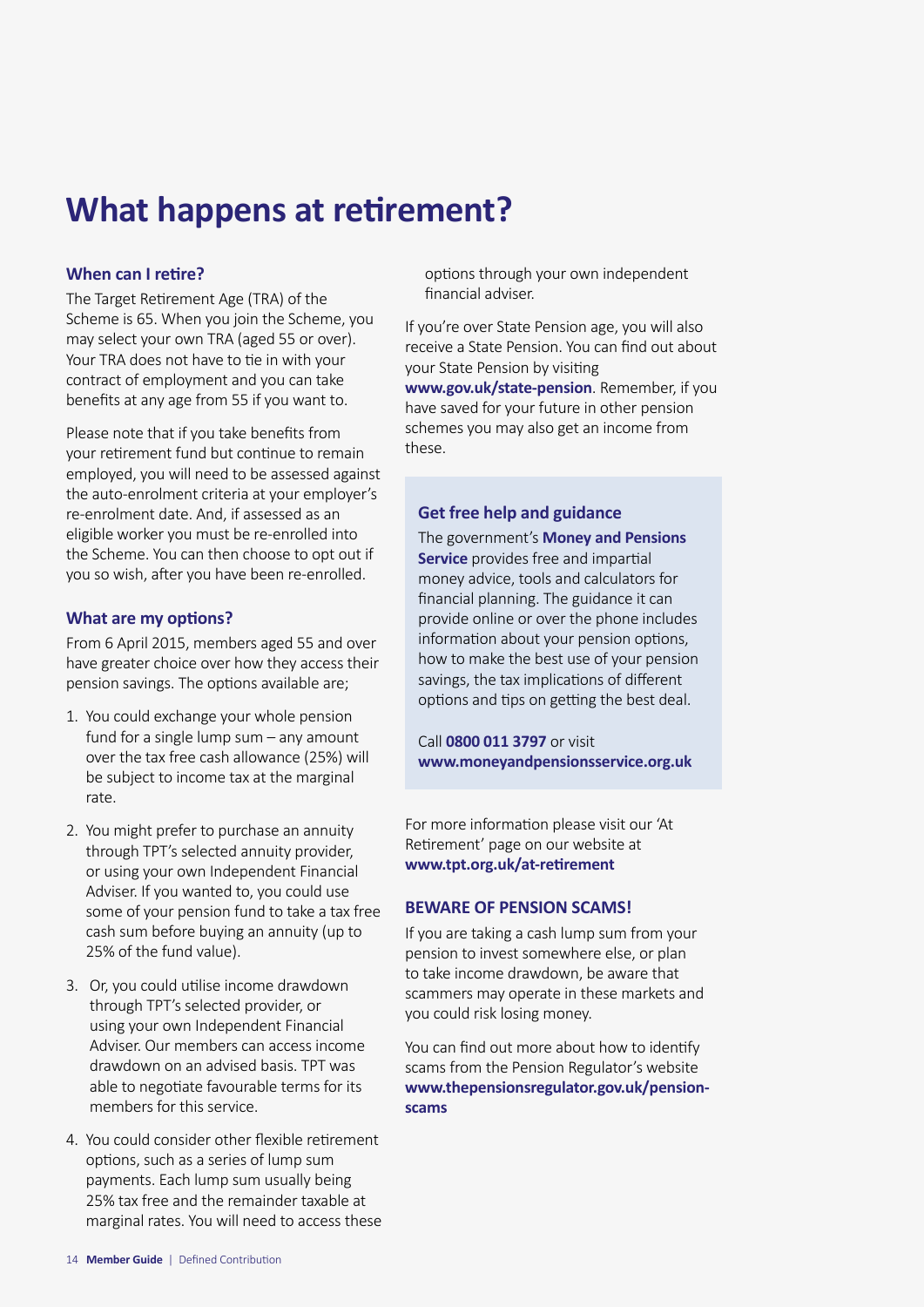### **Complaints**

If you have a problem or complaint in connection with your pension, we recommend that you initially discuss this with your employer or usual contact at TPT. If they are unable to resolve the matter you may find it helpful to speak to the Pensions Administration Manager and/or the Head of Pensions Administration.

If your complaint cannot be resolved informally and you remain dissatisfied you may at any time follow this formal two stage complaints procedure:

#### **Stage 1**

You may request, in writing, a formal resolution from the Head of Trustee Services. Please ensure that any correspondence is headed 'Formal Complaint'. A decision should be provided within two months of your formal request. You can get help with your complaint from the Money and Pensions Service.

#### **Stage 2**

If you remain unhappy or disagree with the Head of Trustee Services formal resolution, you have the right to appeal to the Trustee within six months of the decision. The result of your appeal should be provided within two months.

If you are not satisfied with the Trustee's decision, you have the right to refer your dispute to The Money and Pensions Service.

#### **The Money and Pensions Service**

The Money and Pensions Service provides free and impartial money advice, tools and calculators for financial planning. The service also provides support with settling disputes or complaints you have failed to resolve.

**www.moneyandpensionsservice.org.uk** or you can phone **0800 011 3797**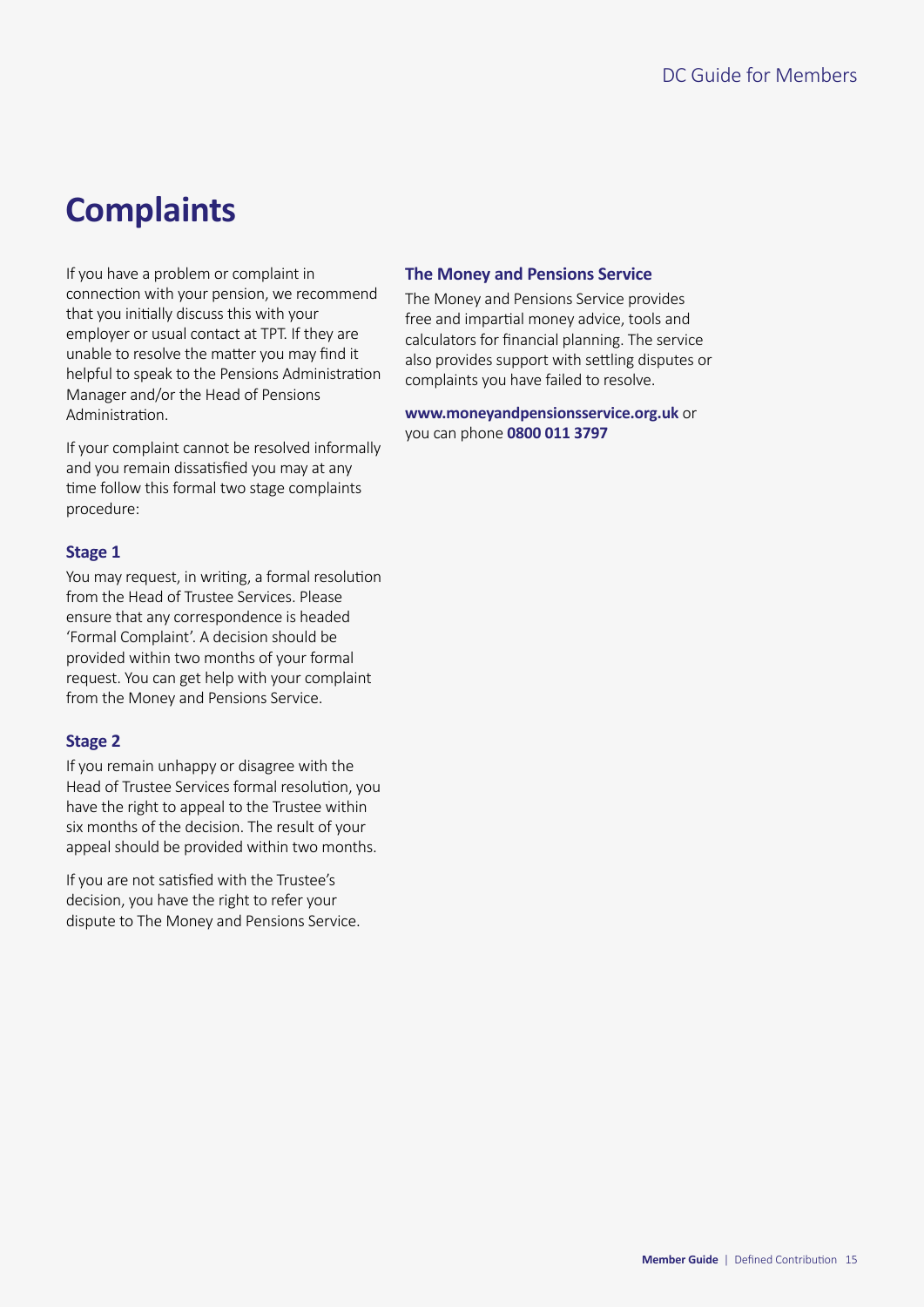### **Frequently asked questions**

#### **This booklet answers some of the questions that you might have about saving for a pension and will be updated from time to time.**

#### **Why have I been enrolled into the Scheme?**

Legislation that means eligible workers will be automatically enrolled into a qualifying workplace pension scheme. These schemes will have to provide a minimum level of benefits. If you meet the eligibility criteria, you will be automatically enrolled into the Scheme by your employer and will receive the relevant notifications and information about the Scheme.

An eligible worker is anyone who:

- is aged between 22 and State Pension age
- earns more than £10,000 a year (2020/21 tax year)
- works in the UK.

Your employer may have adopted contractual enrolment. This means that even if you do not meet the criteria of an eligible worker as outlined above, your employer may have elected to automatically enrol all of its employees. If this is the case it should have been outlined by your employer in your contract of employment.

#### **What are the conditions for being enrolled into the Scheme?**

You must agree to be bound by the rules of the Scheme, and you must pay the minimum contributions required.

The scheme's rules further require that these contributions, and those paid by your employer, must not be less than the minimum contributions required under auto-enrolment legislation (whether or not you were auto-enrolled into the scheme).

If you opt out of the Scheme, and remain working for your employer, you may re-join at any time but this may be subject to restrictions being placed on any benefits due in the event of your death.

#### **Am I too young to save for a pension?**

It's never too soon to start saving for your future. The sooner you start, the better chance you have of saving more and your savings growing to provide you with a higher income in retirement.

#### **How much does it cost?**

Contributions must be paid in line with the minimum requirements set by your employer or the regulations. You can decide to save more than these minimum amounts. Your contributions will be an agreed percentage of your salary. Premiums may be payable in respect of life assurance benefits.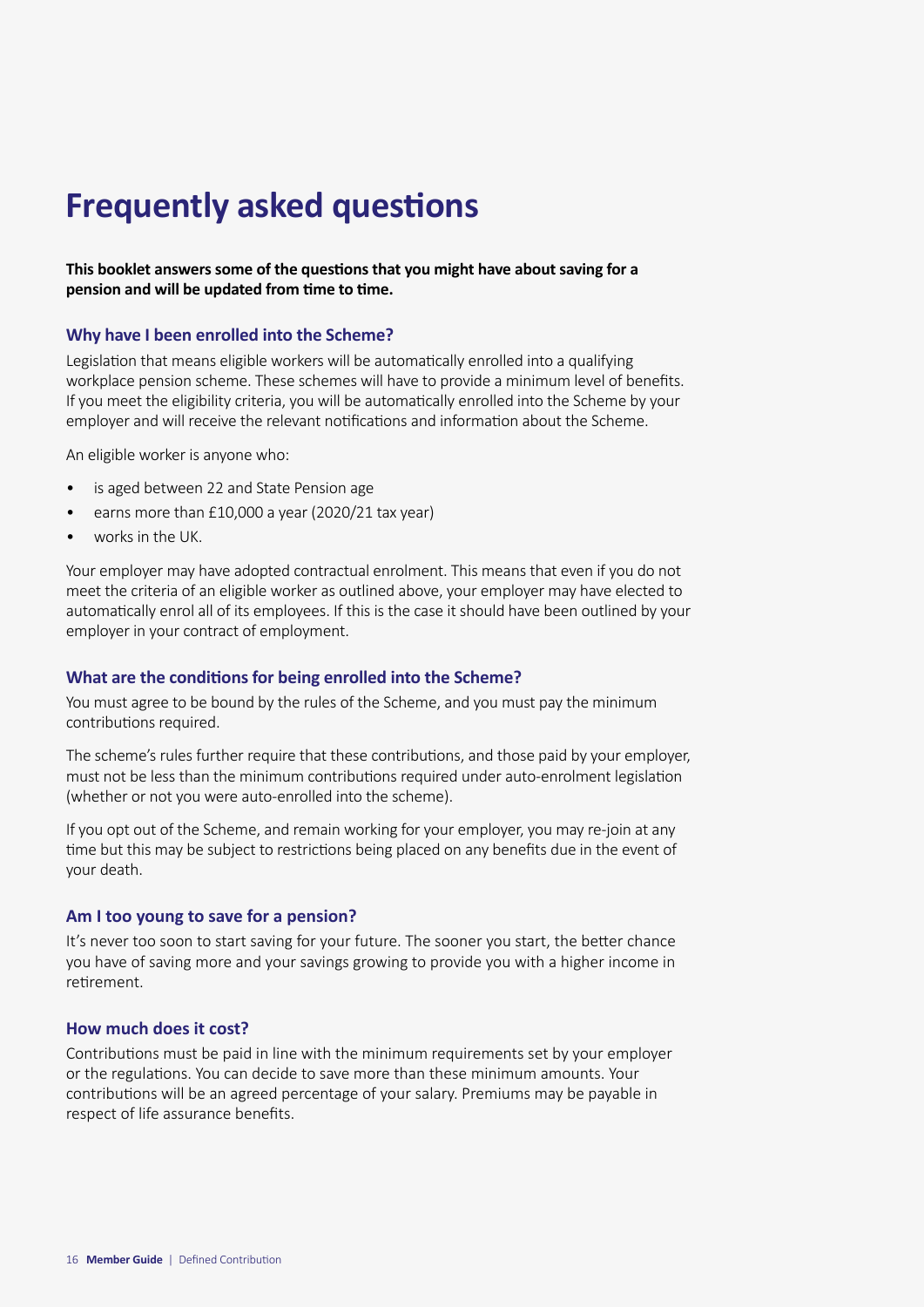#### **How can I keep track of how much my savings are worth?**

You may have been given access to **Retirement Savings Account**, it's an online account where

you can manage your pension funds and log in to view details of your pension fund.

If you do not have access to **Retirement Savings Account** which you can log in by visiting

**[www.tpt.org.uk/login](http://www.tpt.org.uk/login)** you can request a fund value update at any time by contacting TPT on **0345 072 6780**.

As well as this you will receive an annual benefit statement which will show you details of how your savings have grown over the year and the value of your savings. This may be emailed to you in the future so please ensure that we have an up to date email address to contact you on.

#### **Can I change my investment fund choice?**

Yes – you can do this through **Retirement Savings Account**, if you have online access, or by completing a Switch Instruction Form, available to download from our website and send to the address at the bottom of the form.

#### **Can I transfer previous pension benefits into the Scheme?**

If you have benefits in a different pension arrangement you may be able to arrange for these to be transferred so that you have all your pension savings in one place. To do this, we will need some details from you and your previous pension provider.

You will need to contact your previous pension provider and request the transfer value of your benefits. You will need to ask your provider to give you the following:

- The name of your scheme, plan or arrangement
- The provider's Pension Scheme Tax Reference Number
- The exact period to which the transfer value relates
- Any forms that they will need you and TPT to complete if you want the transfer to go ahead.

Or you may request this information by completing the Transfer In Form to request transfer details form, the form can be downloaded from our website www.tpt.org.uk and then you can send it to your previous pension provider.

Once you have received transfer details from your previous pension provider, send the transfer details, any forms that your provider requires to be completed and the completed Transfer In – Form to accompany transfer details form to us immediately. If your previous pension provider has not answered all the questions above, we may have to liaise directly with your provider to obtain the missing information, which may delay the transfer.

Once we have processed this information we will confirm what you need to do next if you would like the transfer to go ahead.

If your previous provider is an overseas arrangement there are some different requirements – if this is the case please contact TPT before you do anything.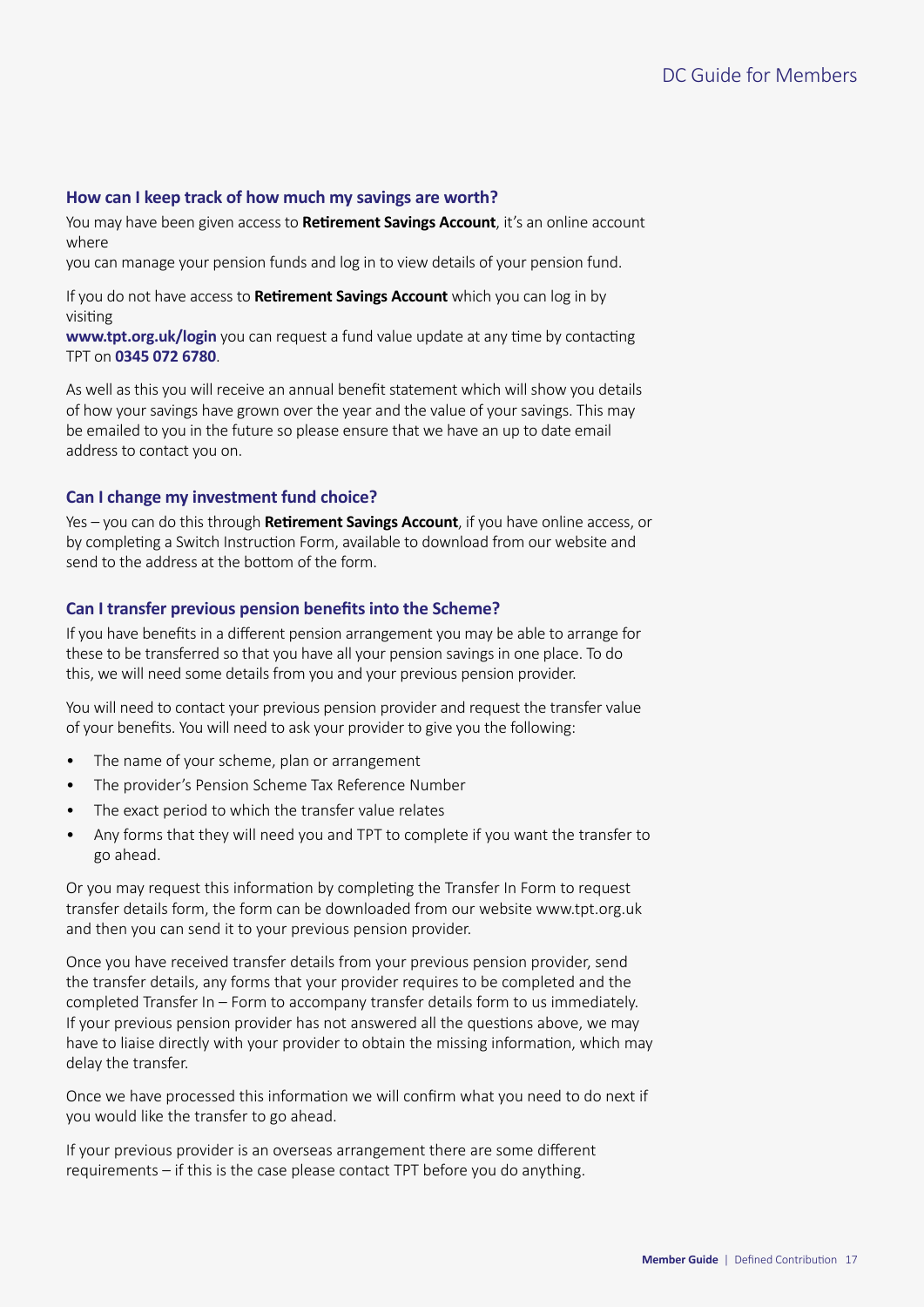#### **Can I pay Additional Voluntary Contributions (AVCs)?**

As a member of a Defined Contribution Scheme, you have the right to pay additional contributions. You can do this either through **Retirement Savings Account**, contacting TPT on **0345 072 6780** or by completing an Application to Pay Additional Voluntary Contributions form, this form can also be downloaded from the resource library on our website **[www.tpt.org.uk](http://www.tpt.org.uk)**

Once you have completed your application, your increased contribution will be deducted through your employer's payroll.

#### **What happens when I die?**

If you were to die before your pension had started to be paid, the value of your fund would be returned to your nominees or dependants.

Other benefits may also be available through the Scheme, if you die whilst you are an actively contributing member. Please refer to the scheme specific information that was emailed to you on joining the Scheme which can be found on your scheme specific website by visiting **[www.tpt.org.uk](http://www.tpt.org.uk)** and following the 'find your scheme' link.

If you die after you have retired from the Scheme, your dependants may be entitled to receive benefits but this will depend on the type of annuity you purchased with an insurance company.

To ensure the money goes to the right people you should update your nomination details on **Retirement Savings Account**, your online account. Or you can complete the downloadable Nomination Form from our website. You can also phone the Administration Team at TPT on **0345 072 6780** and request a paper copy of the nomination form for you to complete and return to us.

#### **Taking care of your pension**

Your pension is set up under a trust which is administered in accordance with a separate Trust Deed and run under a set of Rules and is managed and administered by TPT. It is governed by a Trustee Company called 'Verity Trustees Limited'. Directors are nonexecutive, three nominated by members, three nominated by employers and up to three co-opted by the member nominated and employer nominated Directors.

TPT has been administering pension schemes since 1946. As a not-for-profit organisation, TPT is run for the benefit of the employers who choose its pension schemes and the members who belong to these schemes TPT is not an insurance company.

TPT is not registered under the Financial Services and Markets Act to give financial advice. Any information that is provided to members or prospective members should therefore be taken to constitute information and not be taken to constitute advice. When providing information to members or prospective members, TPT takes care to provide an accurate service but the decision and choice remains the individual's for which TPT cannot be held responsible.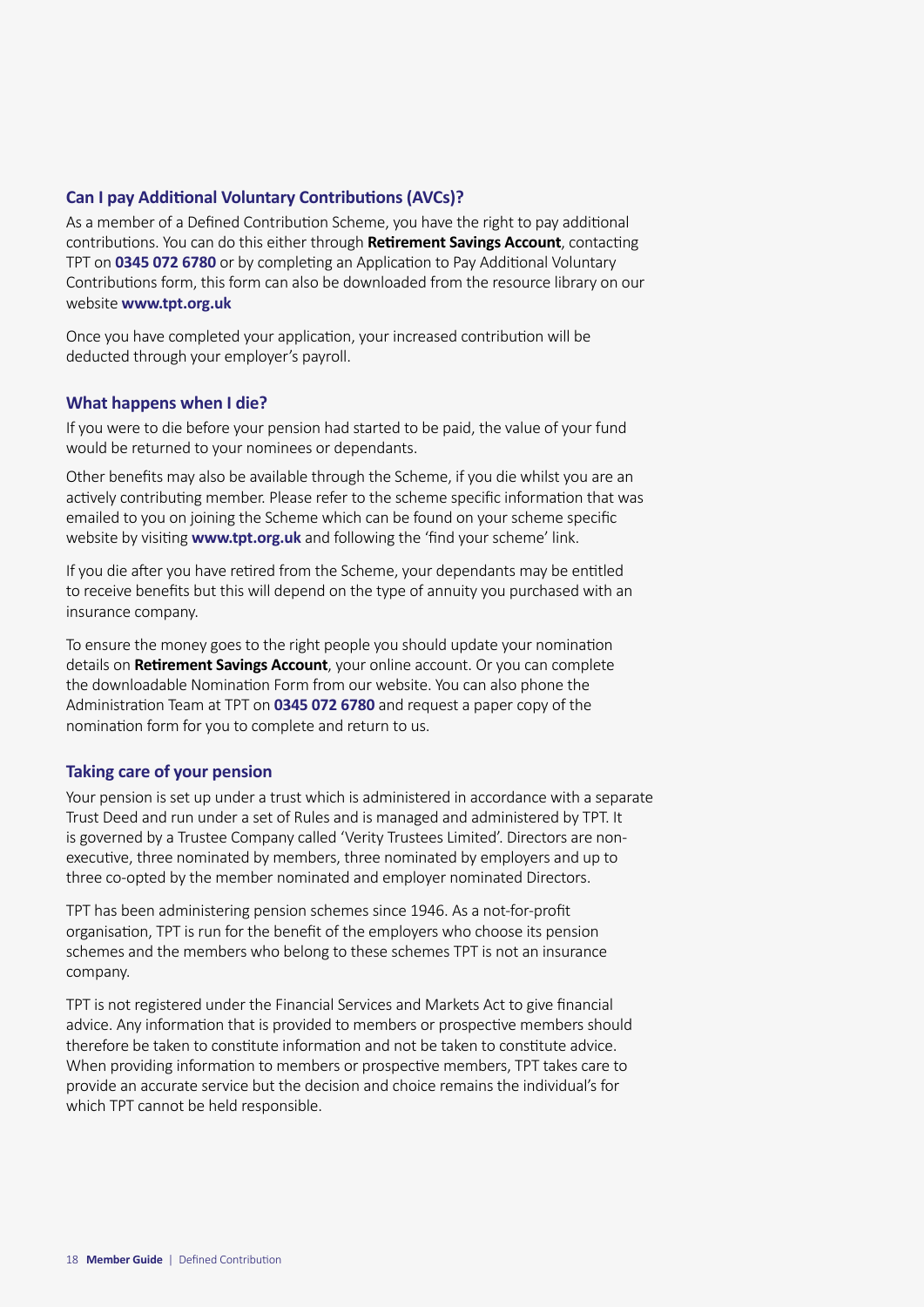#### **Tax allowances**

The Pensions Trust is a registered pension scheme for the purposes of Part 4 of the Finance Act 2004. The Pension Scheme Tax Reference is 00281218RV.

**Annual Allowance** – is the maximum amount of pension saving you can have each year that benefits from tax relief. The Annual Allowance from 6 April 2015 is £40,000 a year to all your pension arrangements.

**Lifetime Allowance** – limits the total that you can save for your future over your lifetime without tax implications. If the total value of all your pension arrangements exceeds £1,073,100 (2020/21 tax year), you will be taxed on any amount above this. The Lifetime Allowance will then be linked to increases in the Consumer Prices Index for following tax years.

**Money Purchase Annual Allowance (MPAA)** – if you have already taken certain types of retirement benefit from your DC Pension Pot you will be subject to the MPAA of £4,000 and you will be notified accordingly. You will still have an annual allowance of £40,000 in total but no more than £4,000 can be paid into your defined contribution pension arrangements without there being tax implications. Please consider taking independent financial or tax advice if this applies to you.

If the value of your benefits from all tax-registered pension schemes exceeds the Lifetime Allowance, tax charges will apply to the excess. It should be noted that both the Lifetime and Annual Allowances are only likely to affect those with very high earnings and/or significant pension benefits held elsewhere.

Please note that tax allowances may change from time to time

#### **How do I benefit from tax relief?**

TPT requires your employer's payroll team to take contributions from your gross pay. Gross pay means the amount your employer is paying you before tax has been deducted. You will be able to see this on your pay slip.

As a result, your pay is lower for tax purposes, therefore you will pay less tax. In this way you are receiving tax relief on your contributions. This is sometimes known as a Net Pay arrangement.

Employer contributions are paid in addition to your contributions and you will not be required to pay tax or National Insurance on your employer's contribution.

For the majority of members this is a straightforward way to benefit from tax relief. However it does mean that some members benefit more from tax relief than others.

For those members who do not pay income tax (have yearly earnings of £12,500 or less for the 2020/21 tax year), will not get any benefit from tax relief under this arrangement.

There is no limit on the amount you can pay into your pension scheme. However, tax relief is only available on amounts under £3,600 (gross contributions) or 100% of your UK earnings.

#### **Termination**

Your pension scheme is intended to provide long-term security for the benefit of its past and present members. If your employer decides to withdraw from the Scheme you will normally be entitled to benefits calculated as if you had left service subject to the necessary contributions having been paid.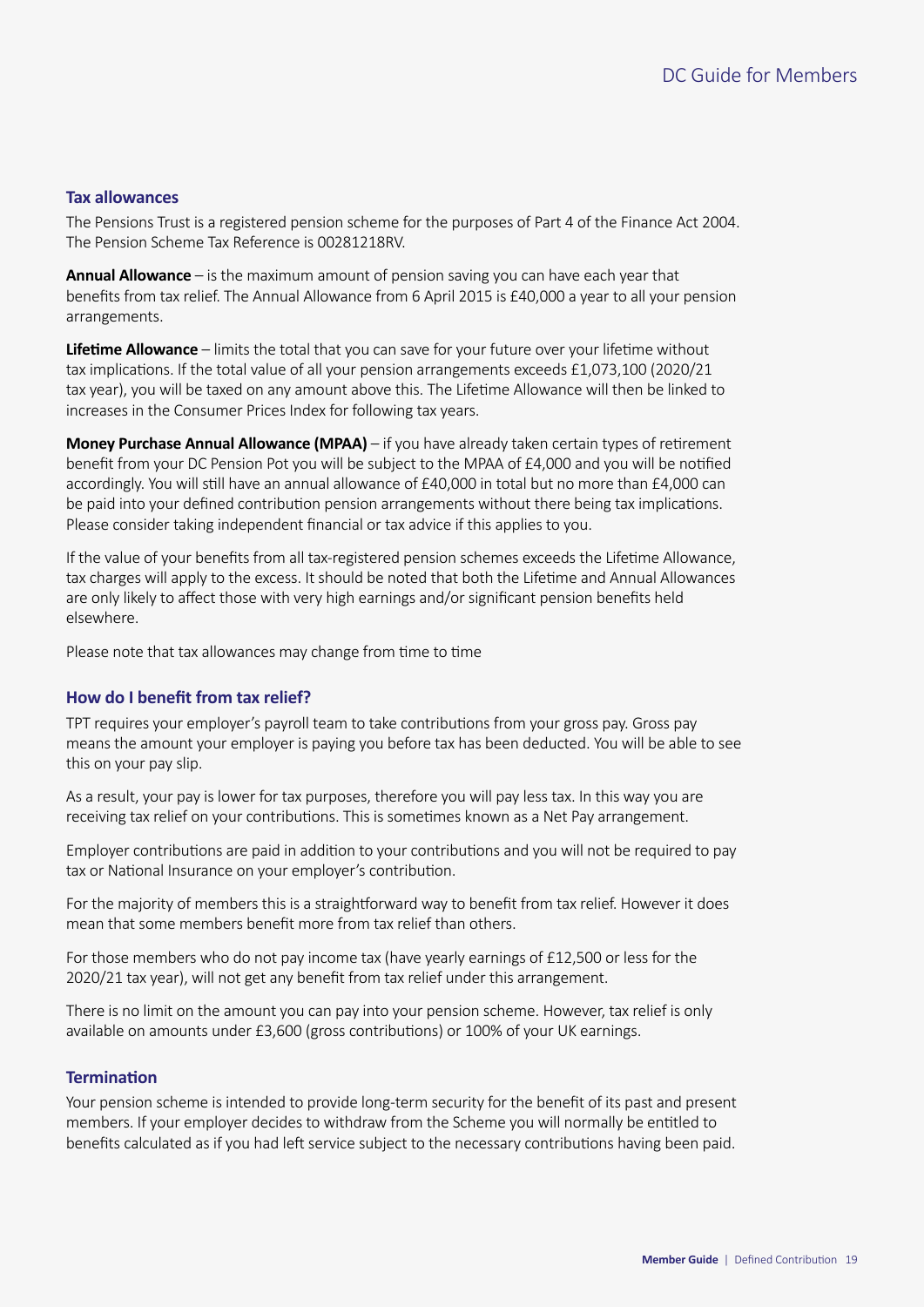#### **Assignment**

You cannot, except where permitted by law on divorce, sign away your pension rights, even temporarily, for example as security for a loan. Similarly you are not allowed to assign your pension to another person, even your wife or child.

#### **Communications you will receive as a member**

As a member you will receive a summarised version of TPT's Annual Report and Accounts by email each year, but are entitled to the full version on request. A copy can be viewed on TPT's website.

TPT issues annual benefit statements to members. Further information, planning tools and a feedback facility is also available on this website; **[www.tpt.org.uk](http://www.tpt.org.uk)**

#### **General Data Protection Regulation (GDPR)**

For more detailed information on how we use and disclose personal information, the protections we apply, the legal basis for our use of personal information and your data protection rights under the General Data Protection Regulation, see our privacy notice at **www.tpt.org.uk/privacypolicy**.

If you would like a copy of the privacy notice to be sent to you, please email **privacy@ tpt.org.uk** or call **0113 394 2779**.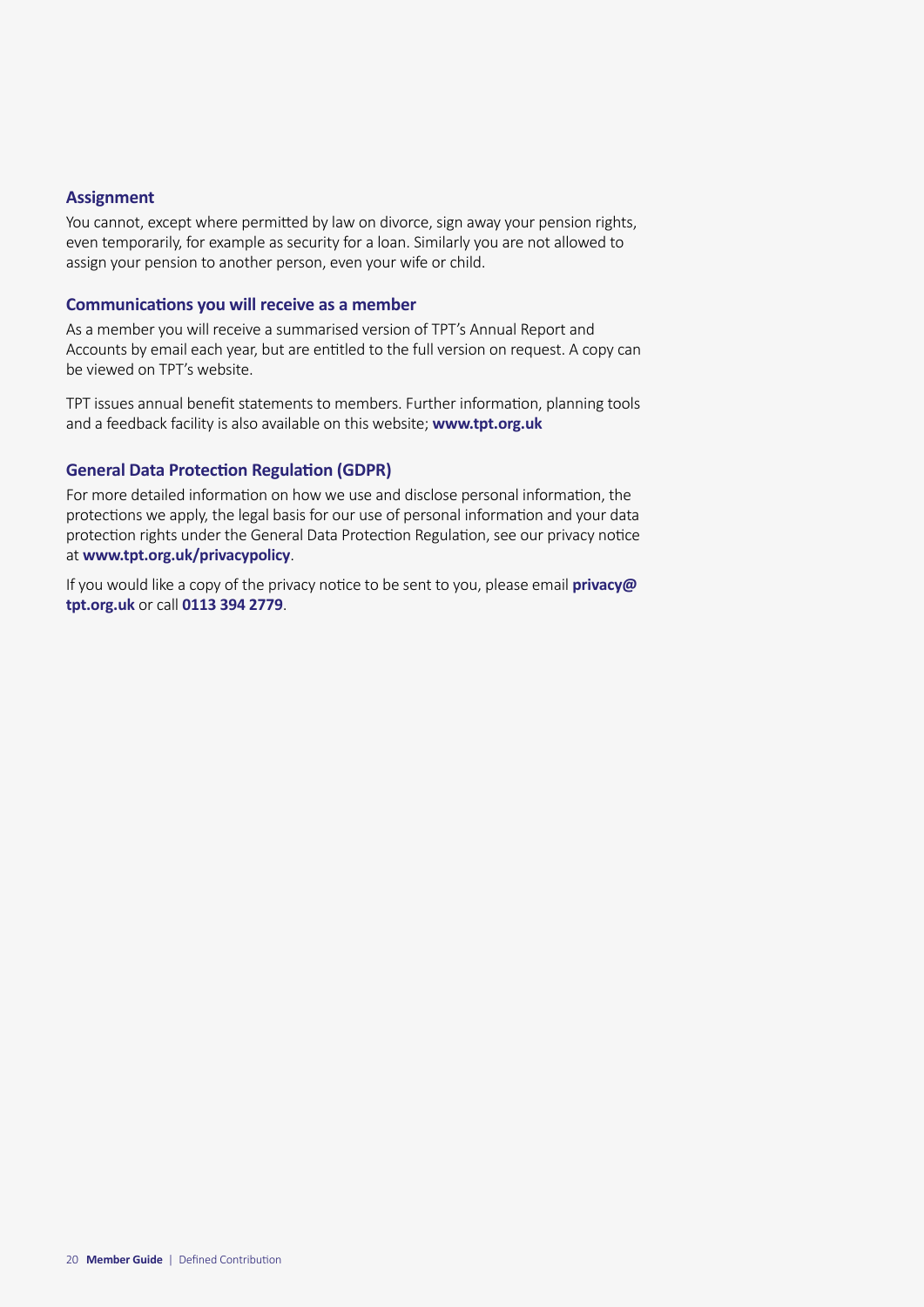### **Useful contacts**

#### **Financial Conduct Authority**

The Financial Conduct Authority regulates the financial services industry in the UK and provides information for consumers about all aspects of financial planning, including how to find an adviser. **[www.fca.org.uk](http://www.fca.org.uk )** 

#### **Pensions Ombudsman**

The Pensions Ombudsman may investigate and determine any complaint or dispute over the way in which a pension arrangement is run. Normally the Ombudsman will require you to have been through the Plan's procedure for resolving disputes and will ask The Money and Pensions Service to consider the complaint first. **[www.pensions-ombudsman.org.uk](http://www.pensions-ombudsman.org.uk) 0207 630 2200**

#### **The Pensions Regulator**

The Pensions Regulator regulates the running of occupational pension arrangements and can intervene if trustees, employers or professional advisers have failed in their duties.

**[www.thepensionsregulator.gov.uk](http://www.thepensionsregulator.gov.uk) 0345 600 1011**

#### **Pension Tracing Service**

If you have lost track of a pension you can trace it by contacting the Pension Tracing Service online. **[www.pension-tracing-service.com](http://www.pension-tracing-service.com)**

**The Money and Pensions Service** 

The Money and Pensions Service is an independent organisation that provides free advice and guidance on all types of pension queries as well as helping settle disputes or complaints you have failed to resolve.

**[www.moneyandpensionsservice.org.uk](http://www.moneyadviceservice.org.uk) 0800 011 3797**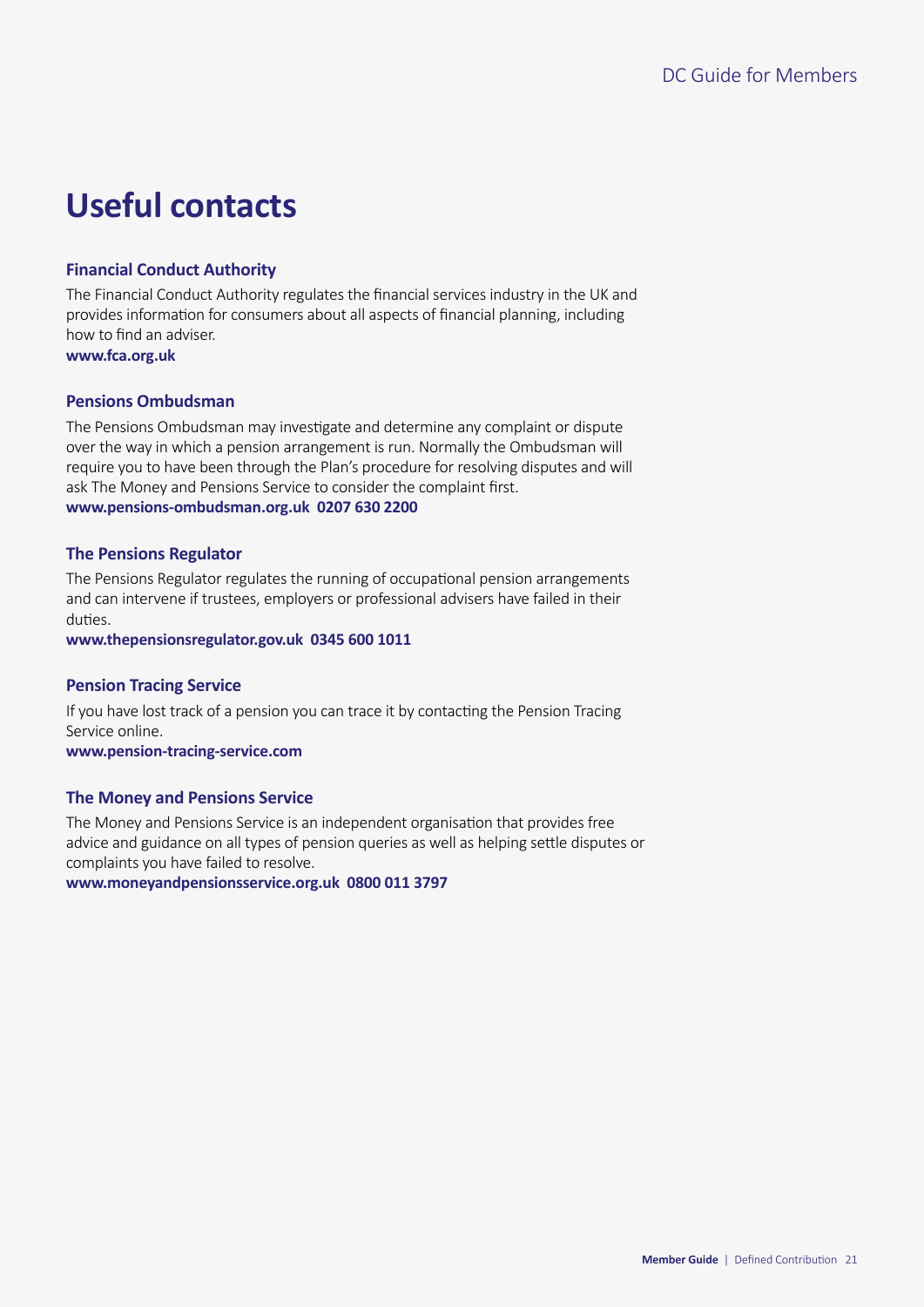### **Notes**